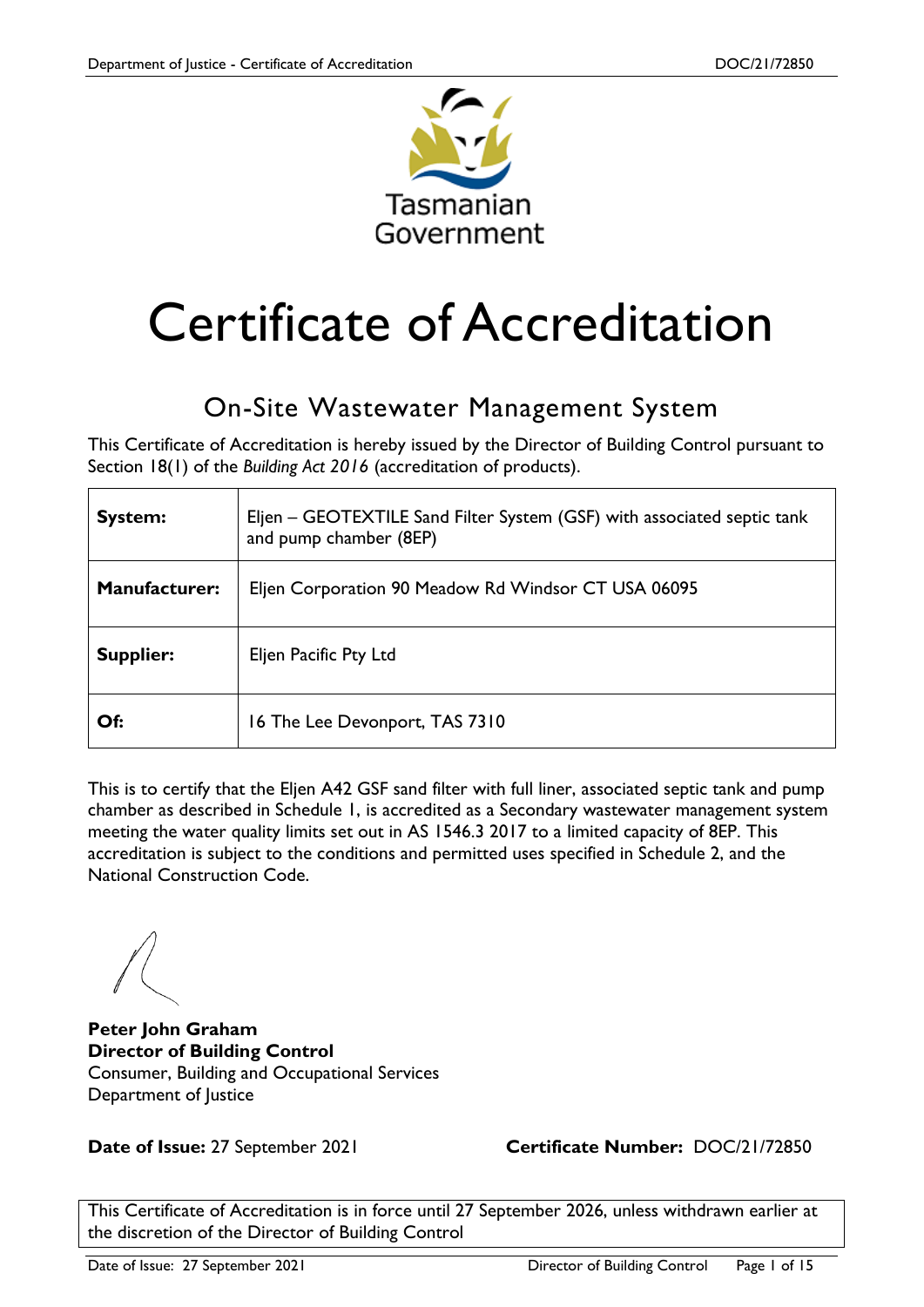### **Document Development History**

| <b>Version</b> | Date     | <b>Application</b>                                                                     | <b>Sections</b><br>amended |
|----------------|----------|----------------------------------------------------------------------------------------|----------------------------|
|                | 27/09/21 | Eljen GSF sand filter with associated septic tank and pump Original release<br>chamber |                            |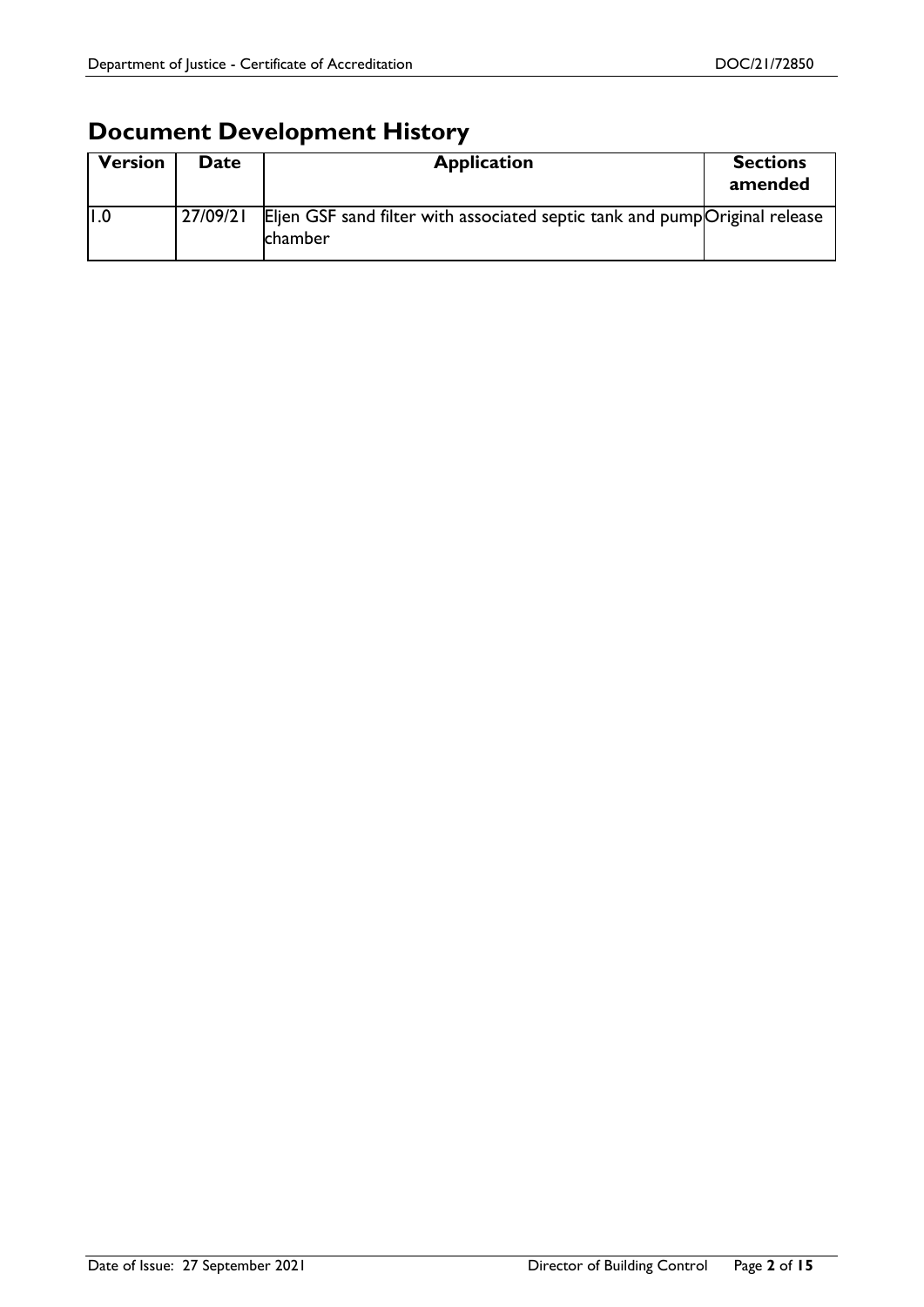### **Schedule 1: Specification**

### **Normative System Description**

The Eljen GSF System of this accreditation comprises a 4000 L baffled septic tank fitted with a bristle-type outlet filter, followed by pressure-dosing (via a 1000 L pump well and pump) to the fully lined GSF treatment bed 6.4m x 2.73m.

The ElJen GSFA42 system is designed to treat the wastewater from a single residential dwelling limited to 8EP with the following hydraulic loads, 1200L/day.

### **Informative**

#### **General**

The GSF treatment bed consists of a series of polypropylene media modules to support biological growth (Figure 1), supported by a bed of specified sand (ASTM C33 compliant particle size distribution: Table 1) to a depth of 300mm, underlain by a graded layer of gravel aggregate material (10mm minimum particle size). The GSF Module is designed with the following characteristics:

- provide increased surface area for biological treatment of nutrients and contaminants;
- Open air channels support aerobic bacterial growth on the module's geotextile fabric interface, and promotes oxygen in the system;
- An anti-siltation geotextile fabric covers the top and sides of the Module to protect the system from the migration of fines;
- Surface area for enhanced biomat development.

The ElJen GSF system works on the combined principles of primary settling followed by aerobic treatment. All household wastewater enters the tank through the inlet (shown on the left hand side of the diagram below) and settles into the septic tank.

The volume of sludge was measured in all chambers of the septic tank and the effluent pump sump at the end of the testing period as per AS1546.3: 2017.

| Tank (chamber)                        | Sludge<br>depth<br>(cm) | Chamber<br>volume (L) | Sludge accumulation vs.<br>chamber volume (%) |
|---------------------------------------|-------------------------|-----------------------|-----------------------------------------------|
| Septic tank (1 <sup>st</sup> chamber) | 53*                     | 2,730                 | 25                                            |
| Septic tank (2 <sup>nd</sup> chamber) | 38                      | 1,270                 | 16                                            |
| Septic tank (pump-out chamber)        | 0                       | 900                   |                                               |
| GSF bed effluent pump sump            |                         | 100                   |                                               |

Table 10. Sludge accumulation testing results for the GSF STS.

\* Final surface crust thickness on 1<sup>st</sup> chamber of septic tank was approx. 15 cm

Electricity consumption during the testing evaluation period was recorded electronically and was as follows:

- Average daily electricity consumption = 0.15 kWh/d
- Average flow-specific electricity consumption = 0.12 kWh/1,000 L of treated effluent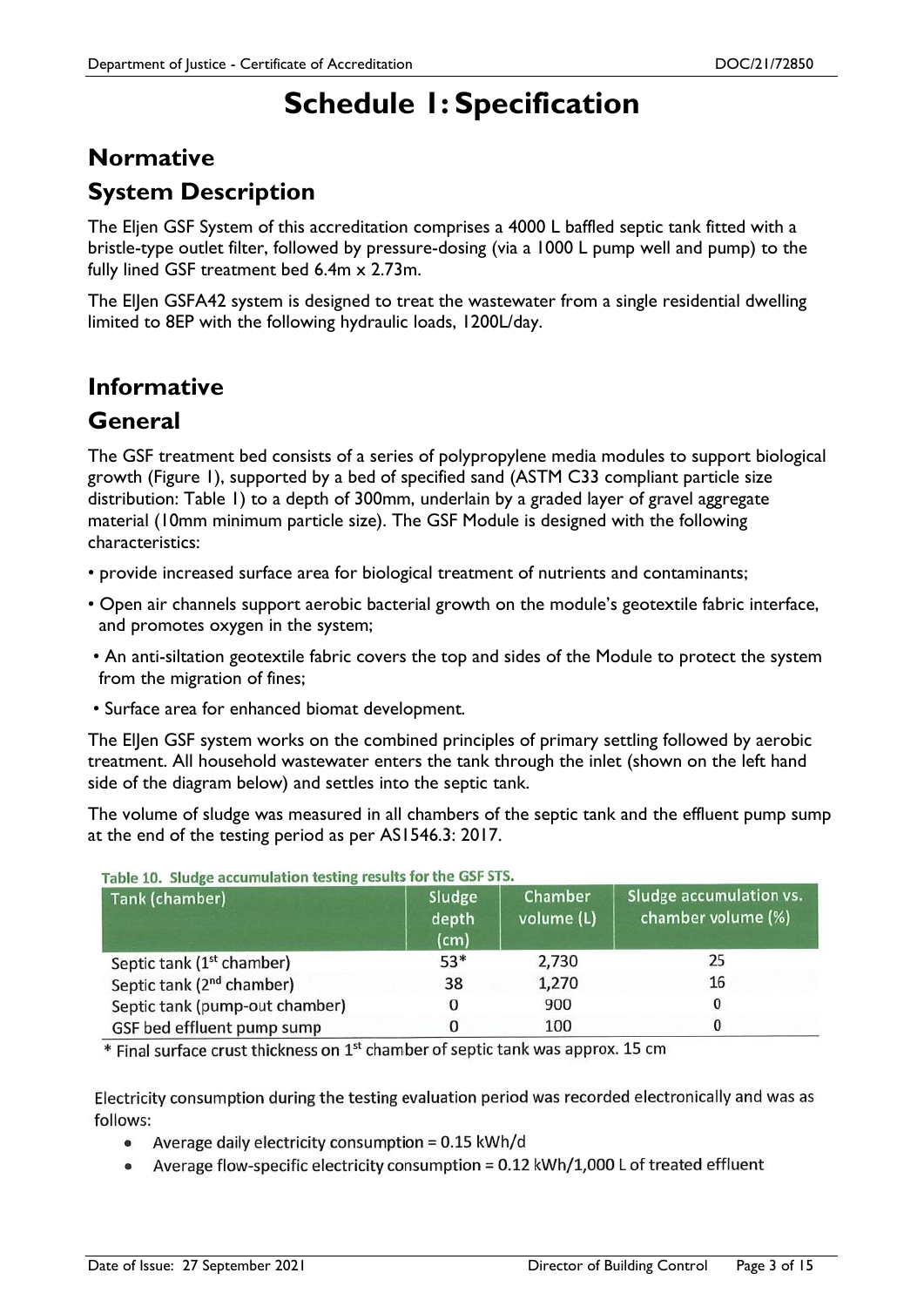

Figure 1. Schematic overview of Eljen GSF system, showing effluent distribution to Modules (gravity wastewater distribution shown) and specified sand layer.

For treatment system schematic drawings and flow path, refer to Appendix A.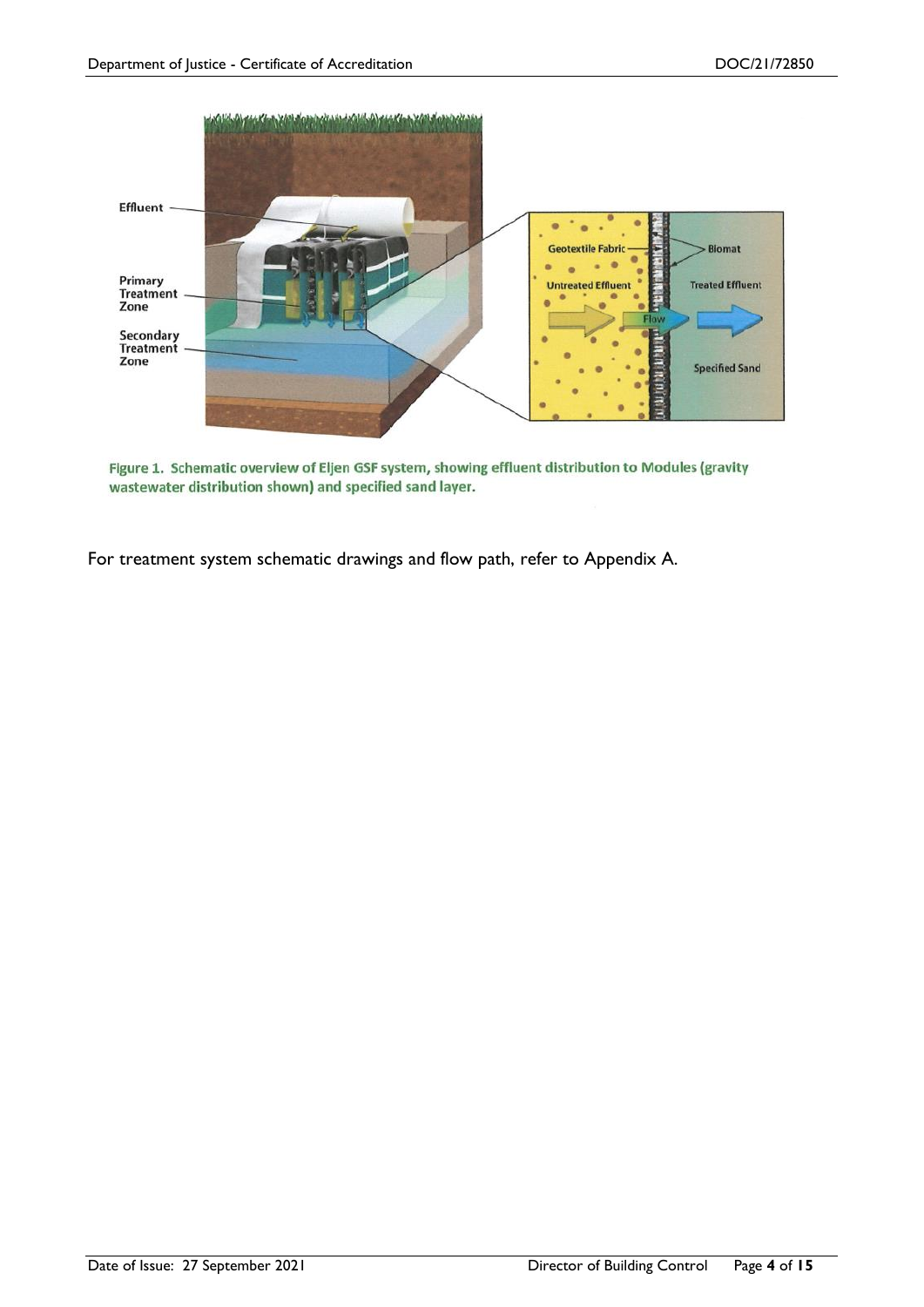### **Schedule 2: Conditions of Accreditation**

### **1.0 Definitions**

In this schedule:

**AS/NZS 1547** means the Joint Australian/New Zealand Standard '*AS/NZS 1547:2012 On-site domestic-wastewater management'*

**AS/NZS 1546.3** means the Joint Australian/New Zealand Standard 'AS/NZS 1546.3:2017 *On-site domestic wastewater treatment systems, Part 3: Secondary treatment systems*'

**AS/NZS 3000** means the Joint Australian/New Zealand Standard '*AS/NZS 3000 Wiring rules'*

**AS/NZS 5667** means the Joint Australian/New Zealand Standard 'AS/NZS 5667.1:1998 *Water quality – Sampling, Part 1: Guidance on the design of sampling programs, sampling techniques and preservation and handling of samples*'

**STS** means Secondary Treatment System. A wastewater treatment system which produces treated effluent of a secondary standard (as specified in AS 1546.3:2017 Tables 2.1 & 2.2)

**BOD<sup>5</sup>** means '5-day Biochemical Oxygen Demand'

**Council** means 'the Municipal Council having jurisdiction'

**Commissioned** means 'when the test results from a NATA Certified Laboratory show that the water quality requirements for the STS have been met and all pre-commissioning tests have been carried out in accordance with AS/NZS 1547 on all associated equipment and the sub-surface irrigation system' (where installed)

**Designer** means 'a person who has a specialty in the area of designing on-site waste water management system installations and may include but not be restricted to appropriately trained professional engineers, soil scientists, land surveyors and plumbers'

**Director** means 'the Director of Building Control'

**E. coli** means 'Escherichia coli of the family Enterobacteriaceae which is a bacterium used in public health as an indicator of faecal pollution'

**g/m<sup>3</sup>** means grams per cubic metre

**Informative** defines as only for information and guidance;

**Manufacturer** means 'Eljen Corporation'

**Normative** defines as mandatory and includes the application of Schedule 2, which is an integral part of the Certificate of Accreditation

**NATA** means 'National Association of Testing Authorities'

**PCA** means 'Plumbing Code of Australia 2019'

**Permit** means 'a Permit issued by the permit authority pursuant to section 169 of the *Building Act 2016'*

**Permit authority** means 'a person or body authorised for that purpose by the *council* of the municipal area in which the on-site waste water management system is installed'

**Supplier** means 'the party that is responsible for ensuring that products meet and, if applicable, continue to meet, the requirements on which the certification is based.' The supplier for the system is Eljen Pacific Pty Ltd;

**System** means Eljen GSF/A42

**TSS** means 'Total Suspended Solids'.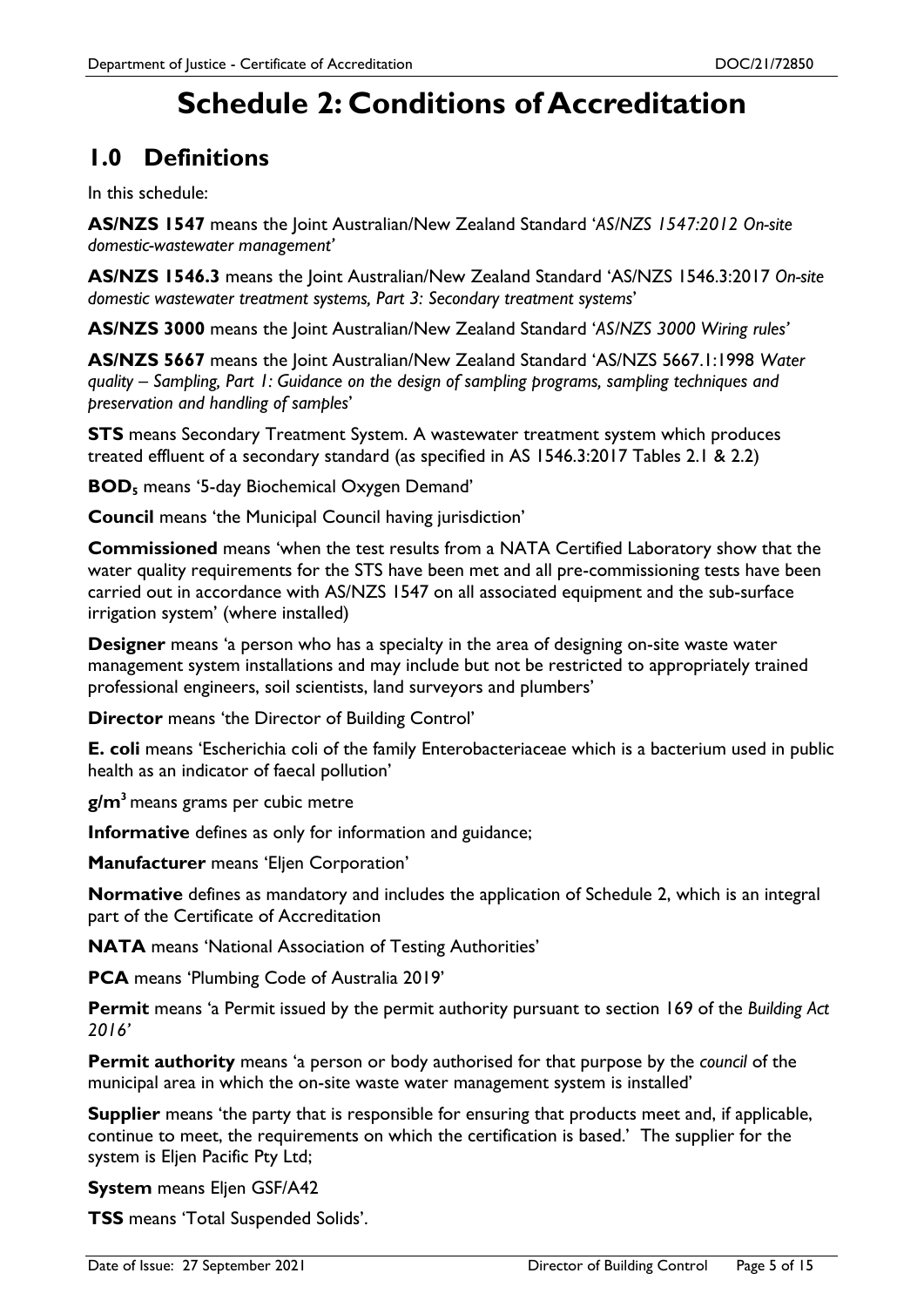### **2.0 General**

- 2.1 This Certificate of Accreditation is valid up until the date nominated on the front page of this accreditation. Any application for variation or renewal must be accompanied by Product Certification to AS/NZS1546.3 that has been issued by a JAS-ANZ accredited Conformity Assessment Body (CAB) and other required documentation in accordance with the latest Application for Accreditation Form. The Certificate of Accreditation may be withdrawn by the Director at any time and is not transferable
- 2.2 This certificate supersedes all previously issued certificates.
- 2.3 The *system* must be supplied, constructed and installed in accordance with the design assembly submitted and accredited by the *Director*.
- 2.4 The *system* must not be installed in a plumbing installation other than in accordance with the conditions of permit issued by the *Permit Authority*.
- 2.5 Each *system* must be permanently and legibly marked on a non-corrosive metal plaque or equivalent, attached to the lid with the following information:
	- The brand and model name or designation of the system
	- The manufacturer's name or registered trademark
	- Top load limitations, and
	- The month and year of manufacture.
- 2.6 The *supplier* must supply the owner and occupier, of each installation, with a user manual setting out the following:
	- 1. the treatment process
	- 2. procedures to be followed in the event of a system failure
	- 3. emergency contact number
	- 4. care, operation, monitoring and maintenance requirements, and
	- 5. inspection and sampling procedures to be followed as part of the on-going monitoring and program required by the permit authority.
- 2.7 Any proposed modifications to the *system's* specified processes, equipment, materials, fittings or manuals must have prior authorisation in writing from the *Director* and may be subject to additional verification or testing.
- 2.8 Each application to a *permit authority* to install a *system* must be accompanied by a site design report.
- 2.9 A design and soil evaluation report must be provided in accordance with *AS/NZS 1547* for any land application component.
- 2.10 The *supplier* must provide the following information to each *permit authority* where it is intended to install a *system* in their jurisdiction:
	- Statement of warranty
	- Statement of service life
	- Quality Assurance Certification
	- Installation Manual
	- Service Manual
	- Owner's Manual
	- **•** Service Report Form
	- Engineering Drawings on A3 format
	- Detailed Specifications
	- Certificate of Accreditation and Schedules.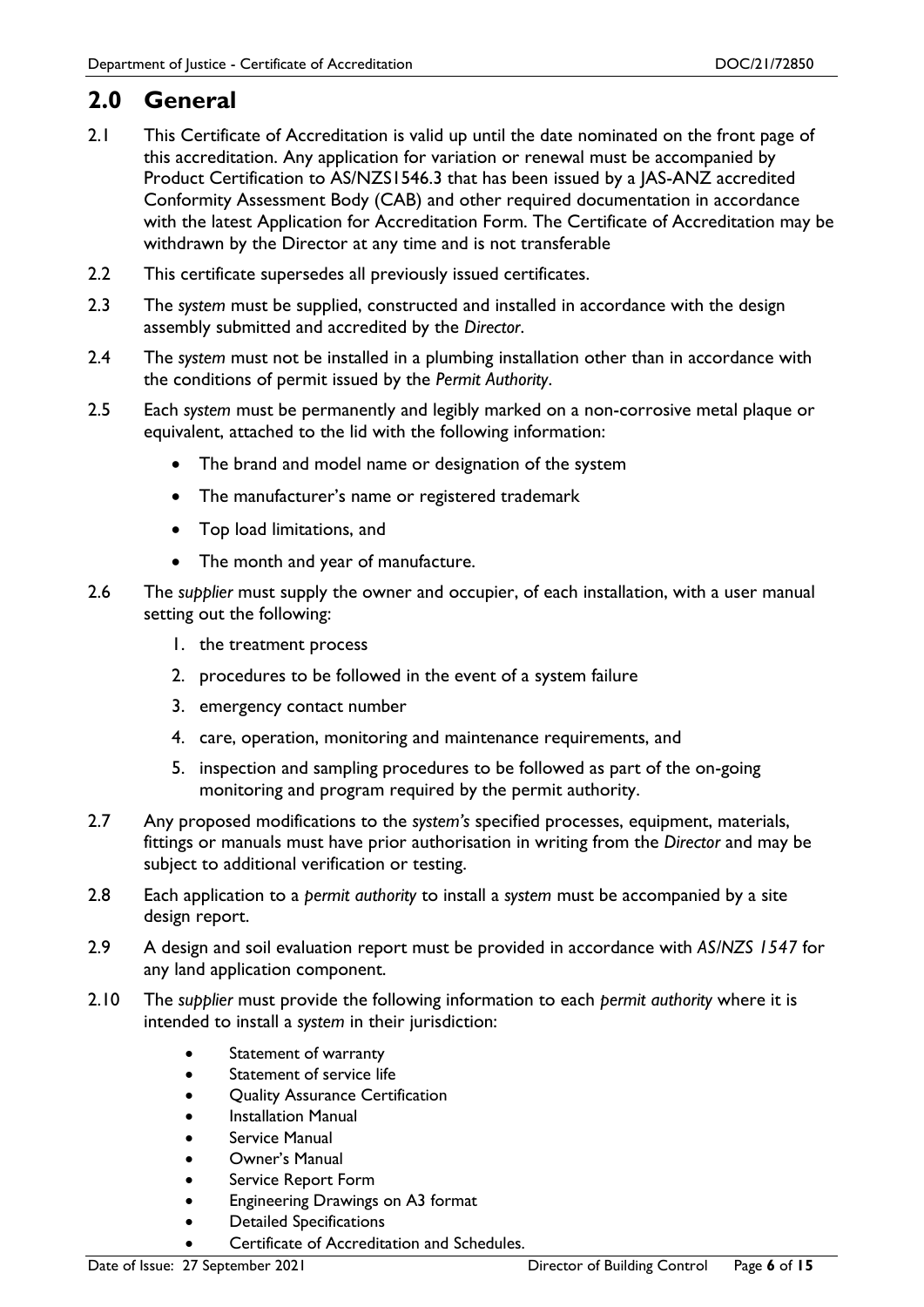- 2.11 This Certificate of Accreditation is valid for five (5) years from the date of issue or until withdrawn by the *Director*.
- 2.12 At each anniversary of the accreditation date the *supplier* must submit to the *Director* a list of all *systems* installed in Tasmania during the previous 12 months. The *Director* may randomly select up to 10% of the installed systems in any one calendar year. The *Director* will nominate a *NATA* accredited laboratory for all sampling and will be tested for *BOD<sup>5</sup>* and *TSS* and E.coli. The sampling and testing of the selected *systems* is to be done at the *supplier's* expense. The following results must be reported to the *Director:*
	- Address of premises
	- Date inspected and sampled
	- Sample identification number
	- E.coli
	- BOD5
	- TSS, and
	- Service history.
- 2.13 Where a *system* has been found not to operate satisfactorily during its serviceable life, and as a result require modification to achieve the required water quality limits, all installed *systems* are to be modified accordingly.
- 2.14 When granting a *permit* the *permit authority* is to satisfy itself that the *designer's* choice of the *system* configuration is optimal for the proposed use and site conditions.
- 2.15 The *system* must not be deployed to areas where seasonal climatic conditions will negatively affect its proper operation (refer to *manufacturer's* specifications).
- 2.16 Prior to the granting of a *permit* to install a *system* the following reports (see AS/NZS 1547 Clause 7.4) must be submitted with an application to the *permit authority*.

#### **Site-and-soil evaluation report**

The site and soil evaluation report is to detail results of an assessment of the individual lot(s) for the public health, environmental, legal and economic factors which are likely to impinge on the location and design of a land-application. (Refer to AS/NZS 1547 Clause 5.2.4 and Appendices B, C, D, E & G).

#### **Design report**

The Design Report is to include the following:

- (a) Relevant aspects of the site-and-soil evaluation report.
- (b) A report on the selection of the land-application. (Refer to AS/NZS 1547, Clause 5.5.7).
- (c) A report on the selection of the wastewater-treatment system. (Refer to AS/NZS 1547 Clause 5.2.4 and Appendices B, C, D, E & G).
- (d) Sufficient information to show that the relevant performance requirements set out in the PCA have been met.
- (e) A loading certificate which sets out the design criteria and the limitations associated with use of the system and incorporates such matters as:
	- (i) System capacity (number of persons (EP) and daily flow)
	- (ii) Summary of design criteria
	- (iii) The location of and use of reserve areas
	- (iv) Use of water efficient fittings, fixtures, or appliances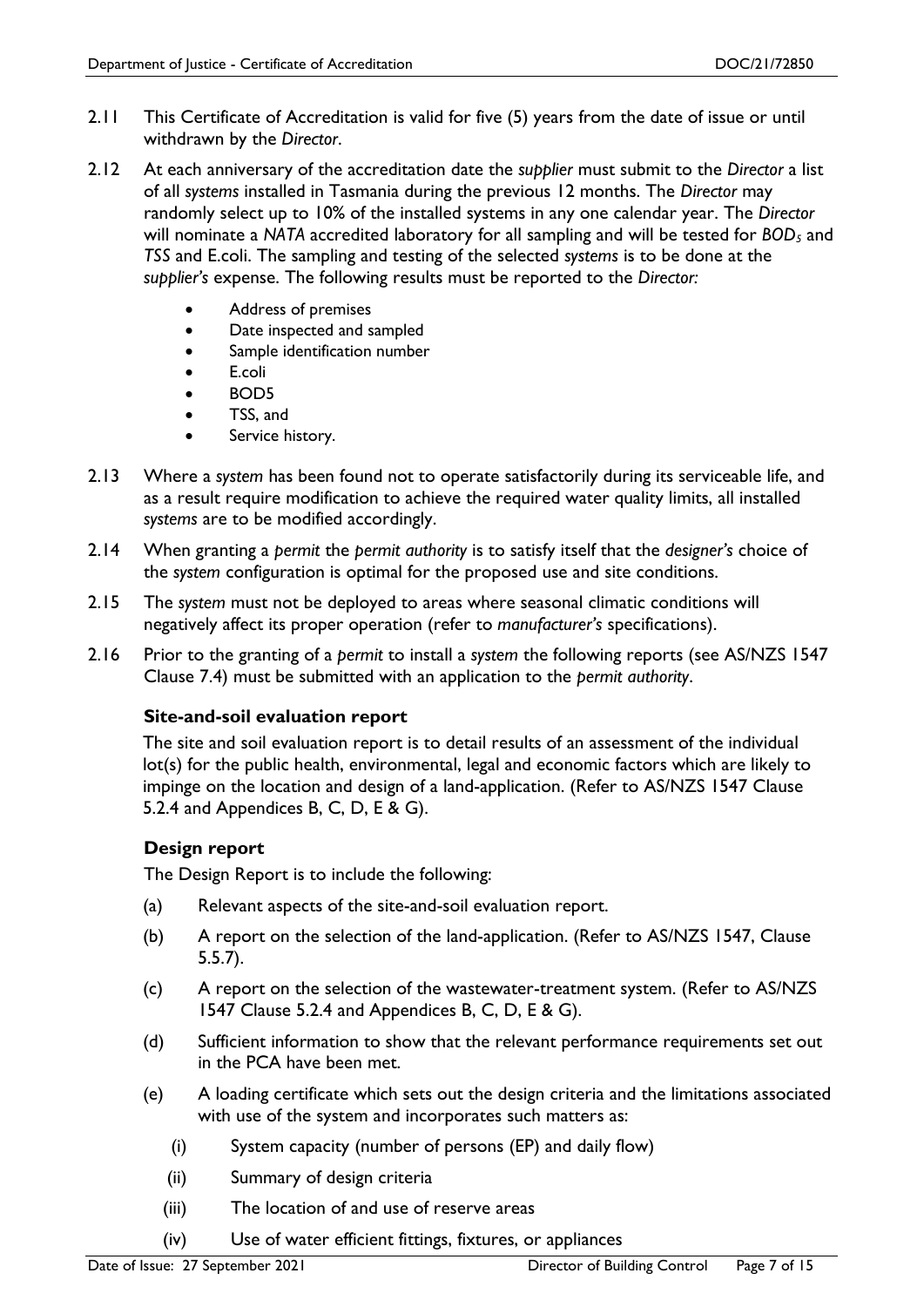- (v) Allowable variation from design flows (peak loading events)
- (vi) Consequences of changes in loading (due to varying wastewater characteristics)
- (vii) Consequences of overloading the system
- (viii) Consequences of underloading the system
- (ix) Consequences of lack of operation, maintenance and monitoring attention, and
- (x) Any other relevant considerations related to the use of the system.
- 2.17 The following reports must be submitted to the *permit authority* and owner and be made available to the *Director* upon request after *commissioning* of the *system*:

#### **Installation and commissioning report**

The Installation and Commissioning Report is to cover the 'as-constructed' records of the *system* installation together with the results of *commissioning* tests to demonstrate correct construction and installation. The report is to be provided to the owner and *permit authority* on completion of the work. (Refer to and AS/NZS 1547 Clause 6.2.5.4).

#### **Inspection and Maintenance Report**

- 2.18 Maintenance reports cover ongoing inspection and maintenance operations in order to monitor the operation of the installation. (Refer to AS/NZS 1547 Clause 6.3.5, Appendix T & U).Effluent distribution by sub-surface application may be permitted where the *Permit Authority* is satisfied that the application for a *permit* to install the *system* has demonstrated that the:
	- (a) effluent can be retained within the authorised land application area
	- (b) where applicable the land application has been designed and is capable of being installed and maintained in accordance with AS/NZS 1547
	- (c) the location of the land application satisfies the relevant requirements of the State Policy on Water Quality Management 1997, and
	- (d) the discharge is capable of satisfying the relevant water quality limits (see 5.2).

#### **Product approval documentation**

The following documents are referenced as part of this Accreditation:

| <b>Document</b>                                                          | <b>Document date</b> |
|--------------------------------------------------------------------------|----------------------|
| SAI Global Standardsmark Licence Certificate Number SMK41040 AS/NZS      | 31/08/2021           |
| 1546. 3:2017 On-site domestic wastewater treatment units – Secondary     |                      |
| <b>Treatment Units</b>                                                   |                      |
| Arris Pty Ltd – Report on the testing of the Eljen GSF A42 GSF to AS/NZS | Draft 25/06/2021     |
| 1546.3:2017                                                              | Final No date        |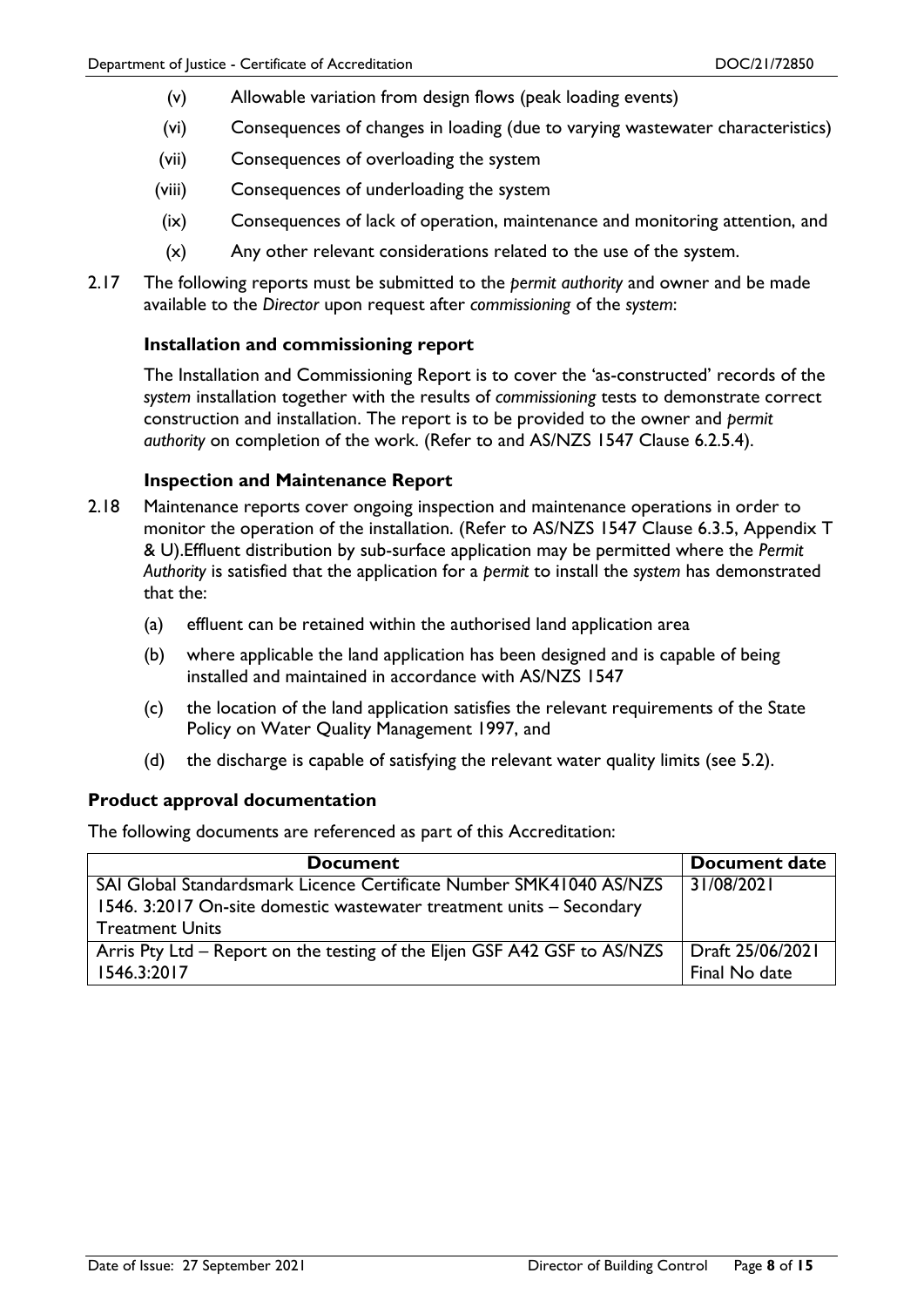### **3.0 Installation and Commissioning**

- 3.1 The installation and operation of the *system* must comply with the conditions of accreditation.
- 3.2 All plumbing work carried out in connection with the *system* installation must satisfy the requirements of the *Building Act 2016* and be carried out by a registered plumber with appropriate training and qualifications.
- 3.3 All electrical work must be carried out by a licensed electrician and in accordance with relevant provisions of *AS/NZS 3000*.
- 3.4 The *system* requires a 240V AC power supply. A weather-proof isolating switch must be provided at the power outlet. The power supply must have its own clearly marked designated circuit breaker in the electricity supply fuse box.
- 3.5 Each *system* installation must be inspected and checked by the *designer* or the designer's agent. The *designer* on completion is to certify that the system has been constructed, installed and *commissioned* in accordance with its design, the conditions of accreditation and any additional requirements set out in the *permit*. (refer to AS/NZS 1547 Clause 6.2.5)

**Note:** Where the *designer* is not available to supervise the installation the *designer* should obtain signed certification from the installing plumber stating that the installation has been constructed/installed and *commissioned* in accordance with its design, the conditions of accreditation and any additional requirements of the *council* and/or *permit authority*.

- 3.6 A report is to be prepared by the installing plumbing contractor detailing the inspection of the installation and the results of the *commissioning* tests and be accompanied by a certificate certifying that the system is operating and performing adequately (see 2.17).
- 3.7 Copies of the following reports/certificates must be submitted to the *council* and the owner as soon as practicable after the commissioning of the *system* and after each scheduled or unscheduled service or inspection for the period specified in the *permit*:
	- (a) The initial plant installation and commissioning report
	- (b) All required laboratory analytical test reports, and
	- (c) All inspection and maintenance reports.
- 3.8 Copies of any report or certificate required by the conditions of accreditation must be made available to the *Director* on request.
- 3.9 The *designer* is to provide a statement warning the user of which items and products that must not be placed in the *system*.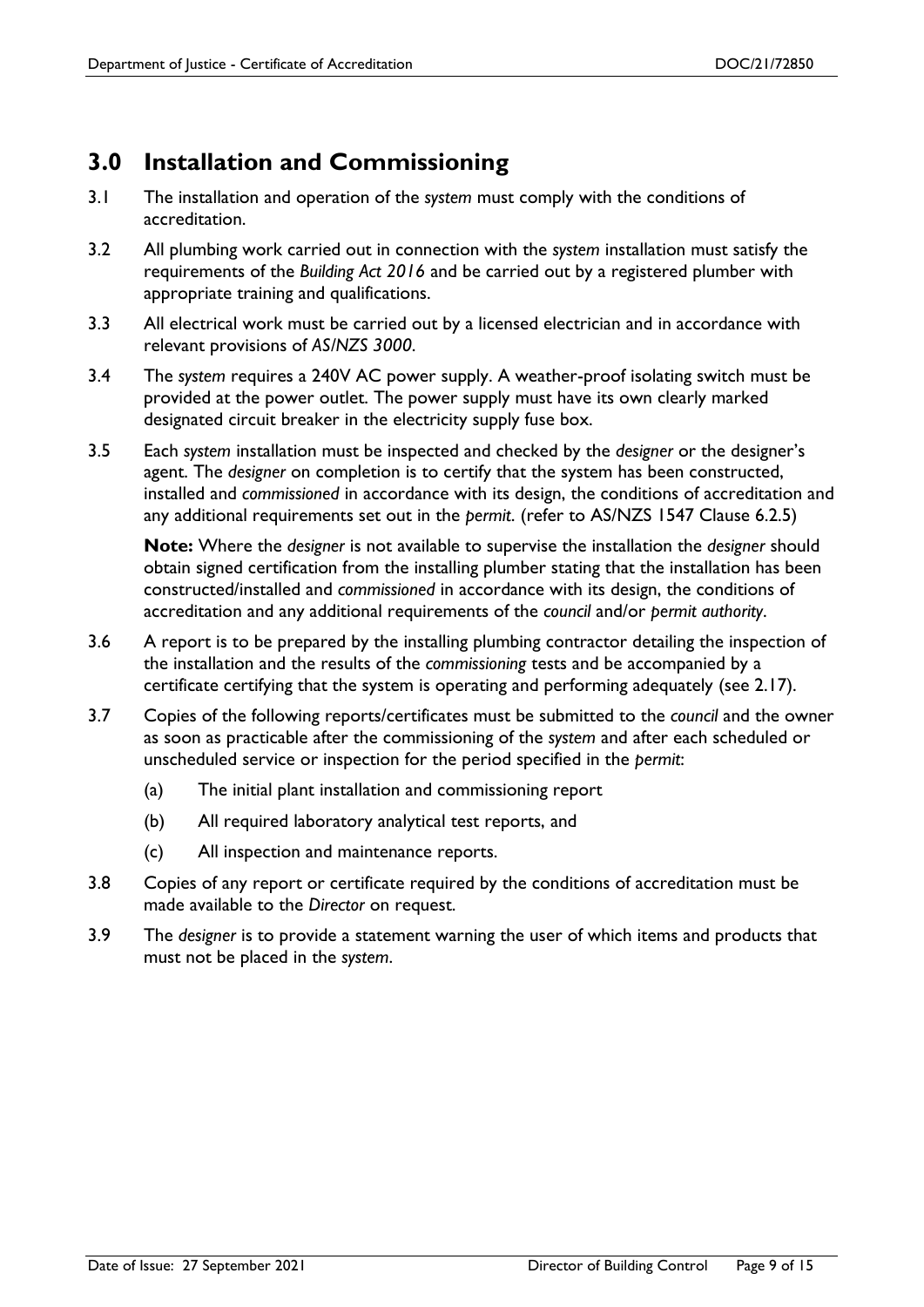#### **4.0 Maintenance and monitoring**

4.1 Each installation must be serviced and monitored at intervals in accordance with the conditions of accreditation, the conditions of the *permit's maintenance schedule, the designer's requirements* and *manufacturer's* requirements.

#### **Notes:**

- (1) Only a licensed plumber can carry out the maintenance and required monitoring of the *system* other than electrical work unless licensed to do so.
- (2) The licensed plumber may need to complete training by the *supplier* before carrying out any maintenance on the *system*.
- 4.2 The owner of the *system* must enter into and maintain a maintenance contract with a licensed plumbing wastewater servicing contractor and provide council with a copy of that contract.
- 4.3 The *system* must be operated and maintained to ensure it performs continuously and without any intervention between normal service intervals.
- 4.4 A service report is to be prepared by the plumbing contractor who carried out the work detailing the inspection of the installation and the results of all servicing tests and conditions at the completion of all scheduled or unscheduled services or inspections.
- 4.5 The service report is to be accompanied by a signed certificate certifying that the system is operating and performing adequately.
- 4.6 A copy of the service report and certificate is to be provided to the occupant and *council*. Each service report is to contain a statement reminding the user of which items and products that must not be placed in the *system*.
- 4.7 Each service must include monitoring the operation of the *system* and associated land application.
- 4.8 Maintenance must be carried out on all mechanical, electrical and functioning components of the *system* as appropriate.
- 4.9 The monitoring, servicing and reporting of the installation must include but not be restricted to the following matters, as appropriate:
	- (a) Reporting on weather conditions, ambient temperature, effluent temperature
	- (b) Odour
	- (c) Check and test pump
	- (d) Check and test alarm system
	- (e) Check slime growth on membranes and report the on condition of membranes
	- (f) Check and report operation of sludge return, sludge level and de-sludging;
	- (g) Check and record water meter reading (if fitted)
	- (h) Check and record operation of irrigation area, irrigation fittings
	- (i) Check and clean/replace irrigation filters
	- (j) Check and report on water quality (testing for pH, Turbidity, EC and dissolved oxygen)
	- (k) Cleaning of the following items at above the waterline:
		- (i) filter
		- (ii) pipework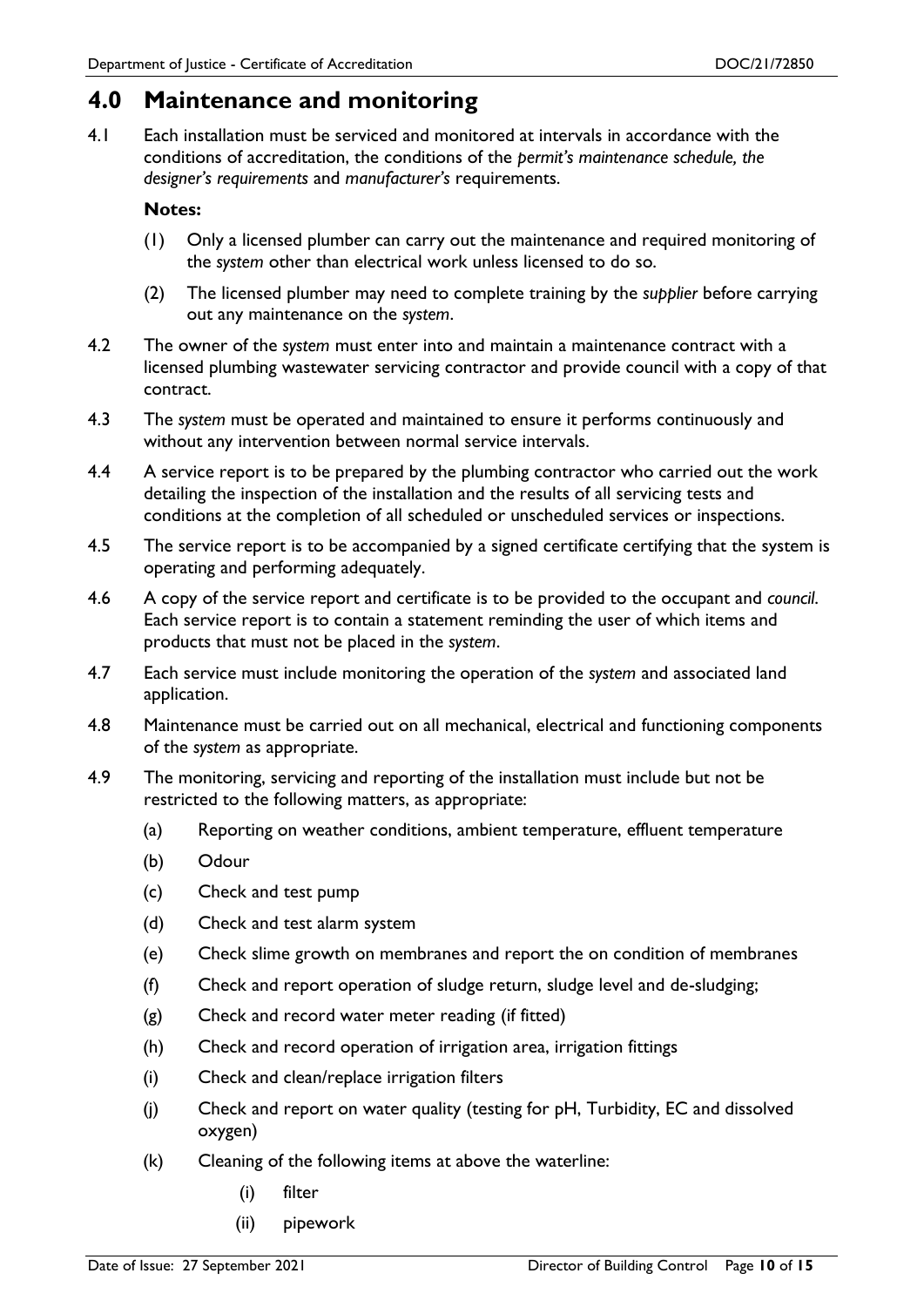- (iii) valves
- (iv) walls of chambers.

#### **5.0 Performance**

5.1 Hydraulic and Organic Loading:

The system is accredited for treatment of domestic wastewater as defined in AS1546.3:2017 clause 1.8.7 limited to 8EP with the following MAXIMUM hydraulic and organic loads:

| <b>Model</b> | <b>Hydraulic</b><br>load (L/day) | Biochemical Oxygen Demand (g/day) |
|--------------|----------------------------------|-----------------------------------|
| Eljen GSFA42 | 1200                             | 700                               |

#### 5.2 Hydraulic and Organic Loading:

Treated effluent from the system must not exceed the following limits (90% of samples):

| For sub-surface irrigation:                         |                                        |  |  |
|-----------------------------------------------------|----------------------------------------|--|--|
| 5-day Biochemical Oxygen Demand (BOD <sub>5</sub> ) | 20 mg/L (max. 30 mg/L)                 |  |  |
| Total Suspended Solids (TSS)                        | $'$ 30 g/m <sup>3</sup> (max. 45 mg/L) |  |  |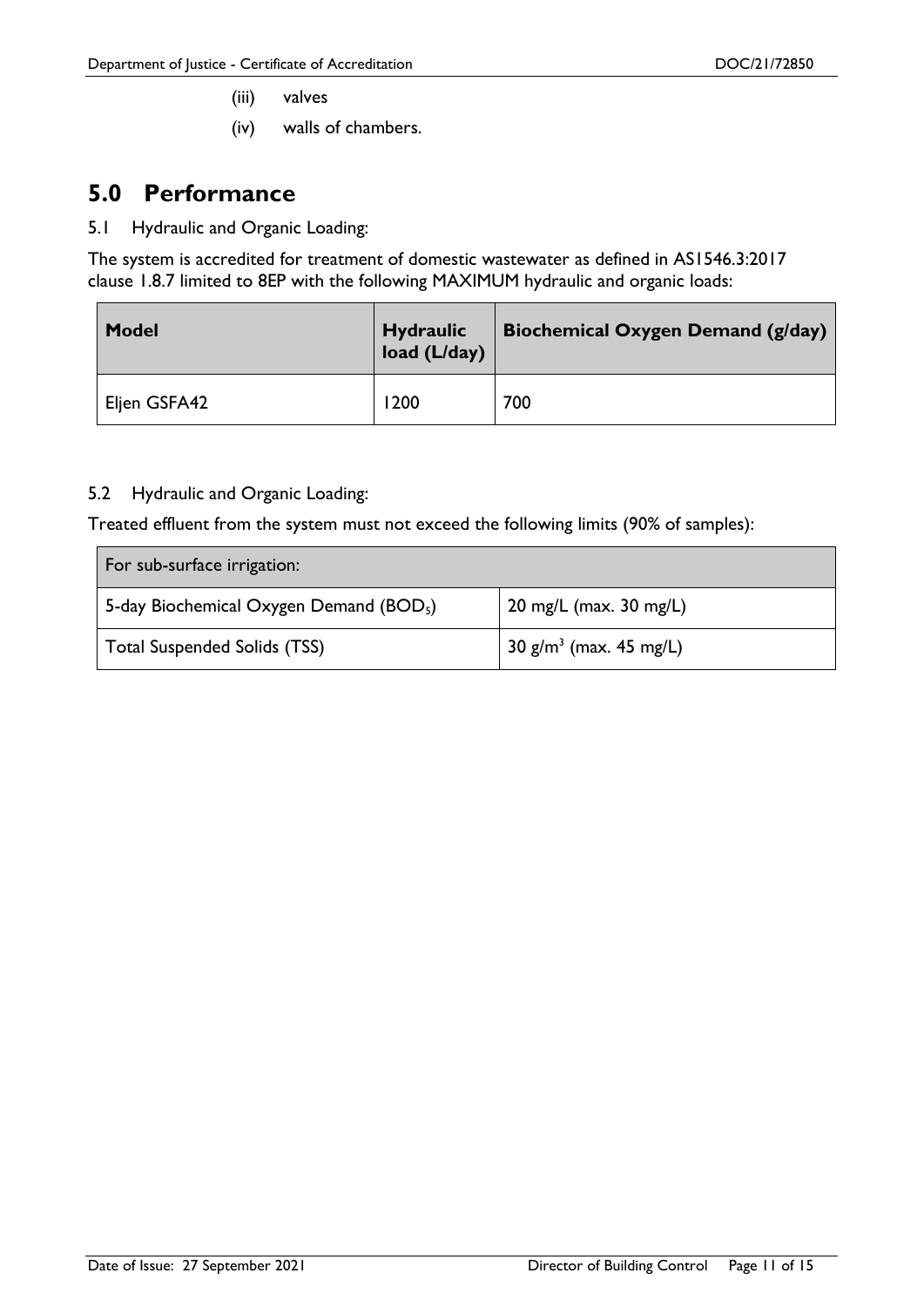#### **6.0 On-going management**

- 6.1 The mandatory servicing and monitoring is to commence 3 months after the plant is *commissioned*. The servicing and monitoring is to coincide with the permit authorities required on-going routine scheduled maintenance program.
- 6.2 In the event of failure to comply with the water quality limits set out in these conditions, fortnightly sampling and testing for *BOD5*, *TSS* and E.coli must be carried out until the plant is *re-commissioned.*
- 6.3 The method of preserving and the handling of samples taken from the plant must satisfy the relevant requirements of *AS/NZS 5667.*
- 6.4 Copies of the following reports and certificates must be submitted to the *permit authority* and the owner as soon as practicable after the *commissioning* of the *system* and after each scheduled or unscheduled service for the period specified in the *permit:*
	- the initial plant installation and *commissioning* report
	- all laboratory analytical test reports; and
	- all inspection and maintenance reports
- 6.5 The system is to be de-sludged strictly in accordance with the *manufacturer's* recommendations and the sludge is to be disposed of in accordance with the Tasmanian Biosolids Reuse Guidelines and the conditions of *permit.*
- 6.6 Only persons with a waste transport business Environment Protection Notice are to be engaged for the removal, transporting and disposal of accumulated sludge removed from the *system.*
- 6.7 Any waste material removed from the system must be collected and disposed of or utilised by an approved facility or agency.
- 6.8 Measures are to be put in place during servicing that will protect the environment, personnel and any other persons who could be affected by the activity.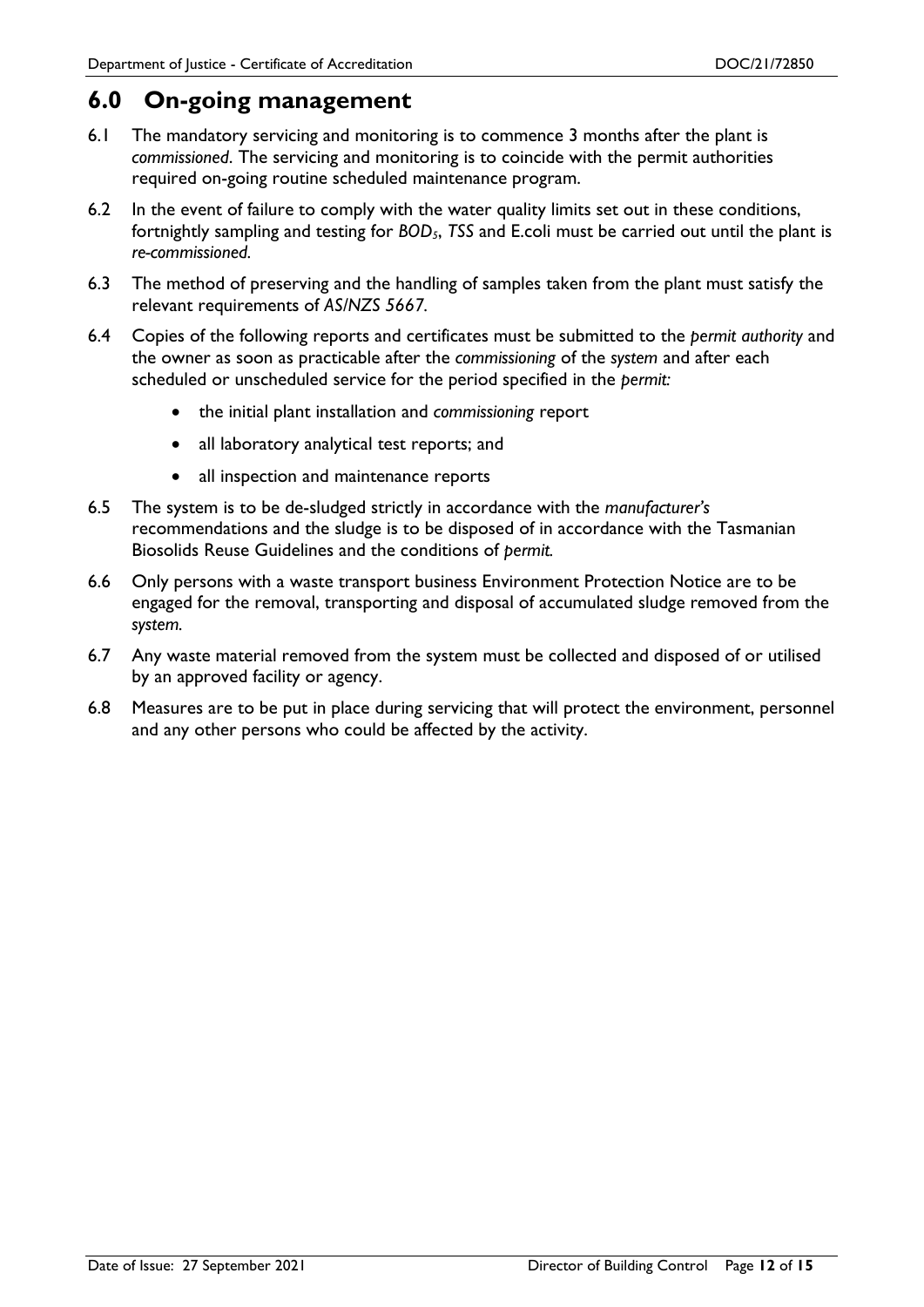### **7.0 Permitted uses**

- 7.1 The treated effluent is suitable for land application by way of the following forms:
	- (i) sub-surface by: trenches, beds, mounds, evapo-transpiration in accordance with the relevant provisions of AS/NZS 1547.

**Note:** Each of the above forms of irrigation is subject to consent from the *permit authority* and the relevant provisions of *AS/NZS 1547*.

7.2 Where it is not practicable for effluent from the system to be applied in accordance with *AS/NZS 1547* the method of discharge must satisfy contemporary relevant regulatory requirements to the satisfaction of the *permit authority.*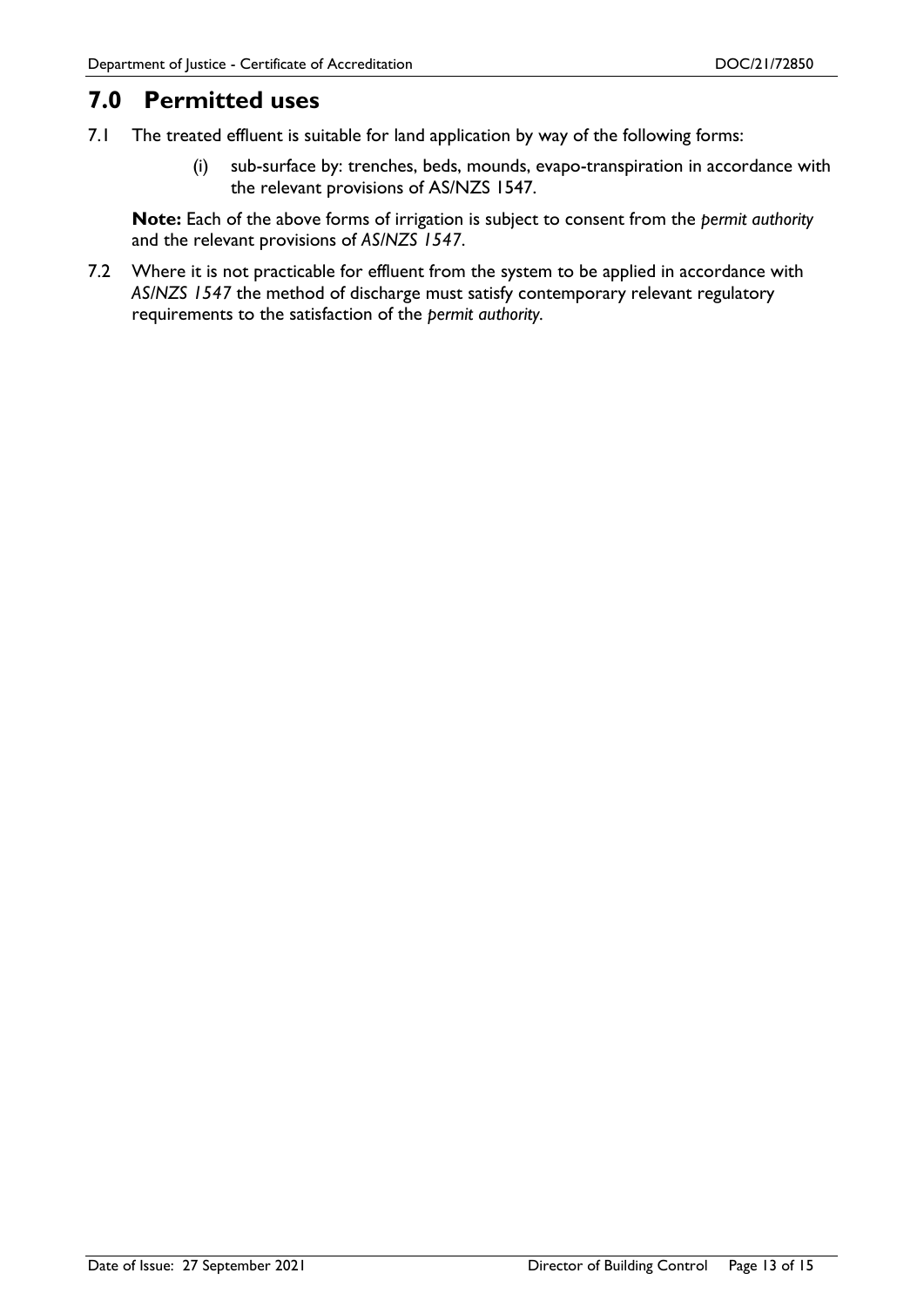### **Appendix A**

### **System Process**